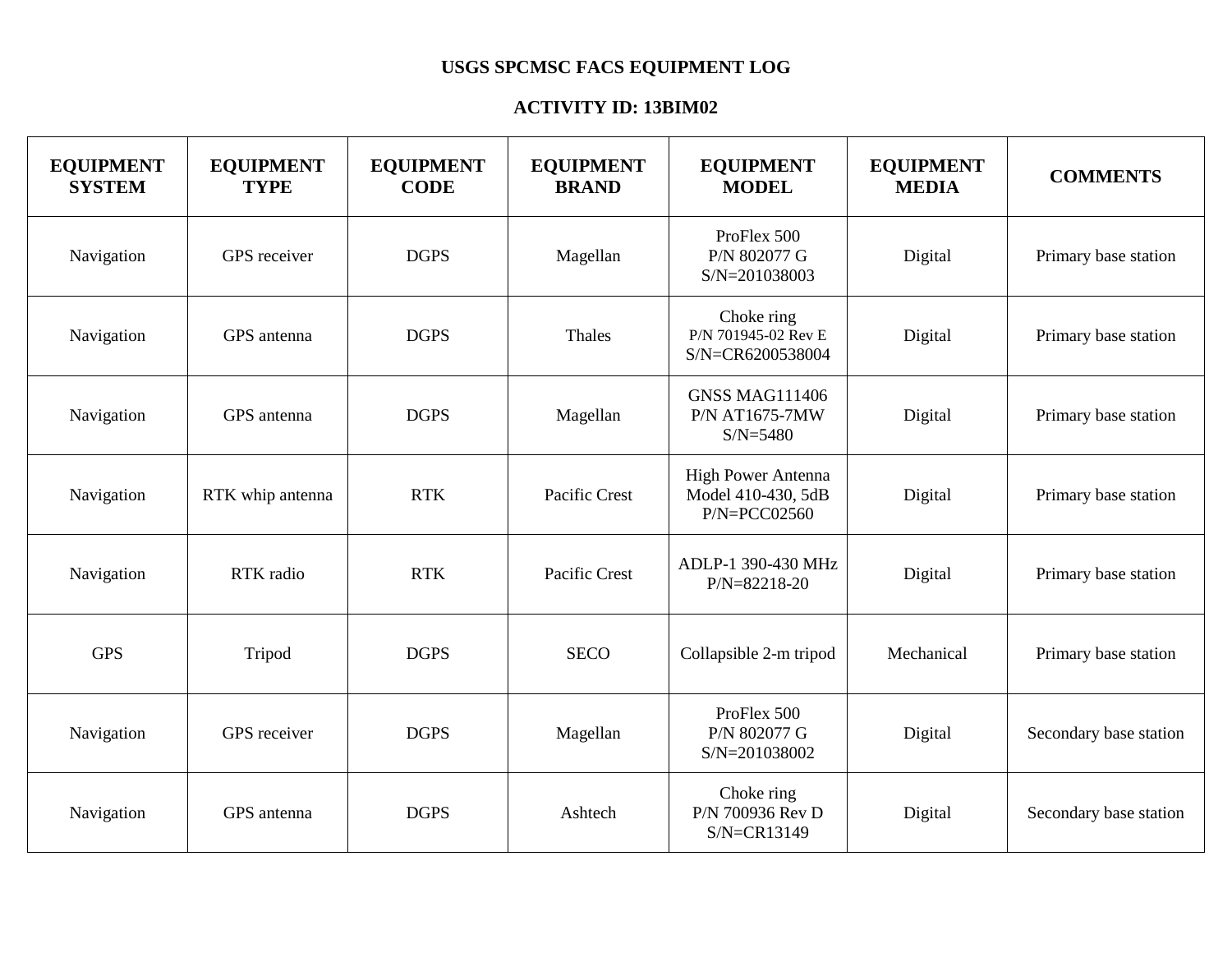| Navigation                                      | GPS antenna                                     | <b>DGPS</b>     | Magellan      | <b>GNSS MAG111406</b><br><b>P/N AT1675-7MW</b><br>S/N 5480   | Digital    | Secondary base station-<br>changed on JD192 (see<br>log)                                              |
|-------------------------------------------------|-------------------------------------------------|-----------------|---------------|--------------------------------------------------------------|------------|-------------------------------------------------------------------------------------------------------|
| Navigation                                      | RTK whip antenna                                | <b>RTK</b>      | Pacific Crest | High Power Antenna<br>Model 410-430, 5dB<br>$P/N = PCCO2560$ | Digital    | Secondary base station                                                                                |
| Navigation                                      | RTK radio                                       | <b>RTK</b>      | Pacific Crest | ADLP-1 390-430 MHz<br>$P/N = 82218 - 20$                     | Digital    | Secondary base station                                                                                |
| <b>GPS</b>                                      | Tripod                                          | <b>DGPS</b>     | <b>SECO</b>   | Collapsible 2-m tripod                                       | Mechanical | Secondary base station                                                                                |
| Navigation                                      | GPS receiver                                    | <b>DGPS</b>     | Ashtech       | Model 800889 Rev B,<br>$SN = ZE120023717$                    | Digital    | <b>Boat</b><br>(backup to<br>SeaSTAR/OmniSTAR)                                                        |
| Navigation                                      | GPS antenna                                     | <b>DGPS</b>     | Thales        | Choke ring<br>P/N 701945-02 Rev E<br>S/N CR6200548003        | Digital    | Boat<br>(backup to<br>SeaSTAR/OmniSTAR)                                                               |
| Chirp                                           | Chirp sub-bottom<br>profiler                    | $\mathbf C$     | Edgetech      | SB 424                                                       | Digital    | Discover Software v. 3.51<br>4-20 kHz, $Ping = 4 Hz$                                                  |
| Interferometric<br>Bathymetry                   | Interferometric<br>sonar                        | <b>IFB</b>      | SEA, Ltd.     | $SWATHplus +H$<br>468 kHz                                    | Digital    | SWATHplus software<br>v. 3.07.10 and v. 3.07.17                                                       |
| Interferometric<br>Bathymetry and<br>Navigation | Precision Attitude<br>and Positioning<br>System | <b>IMU/DGPS</b> | CodaOctopus   | Octopus F190R Wet<br>Pod                                     | Digital    | Using<br>SeaSTAR/OmniSTAR<br>High Performance (HP)<br>correction for chirp,<br>swath, and backscatter |
| Interferometric<br>Bathymetry                   | Sound velocity<br>probe                         | SOS             | Valeport      | Mini SVP                                                     | Digital    | Sound velocity at sonar<br>head                                                                       |